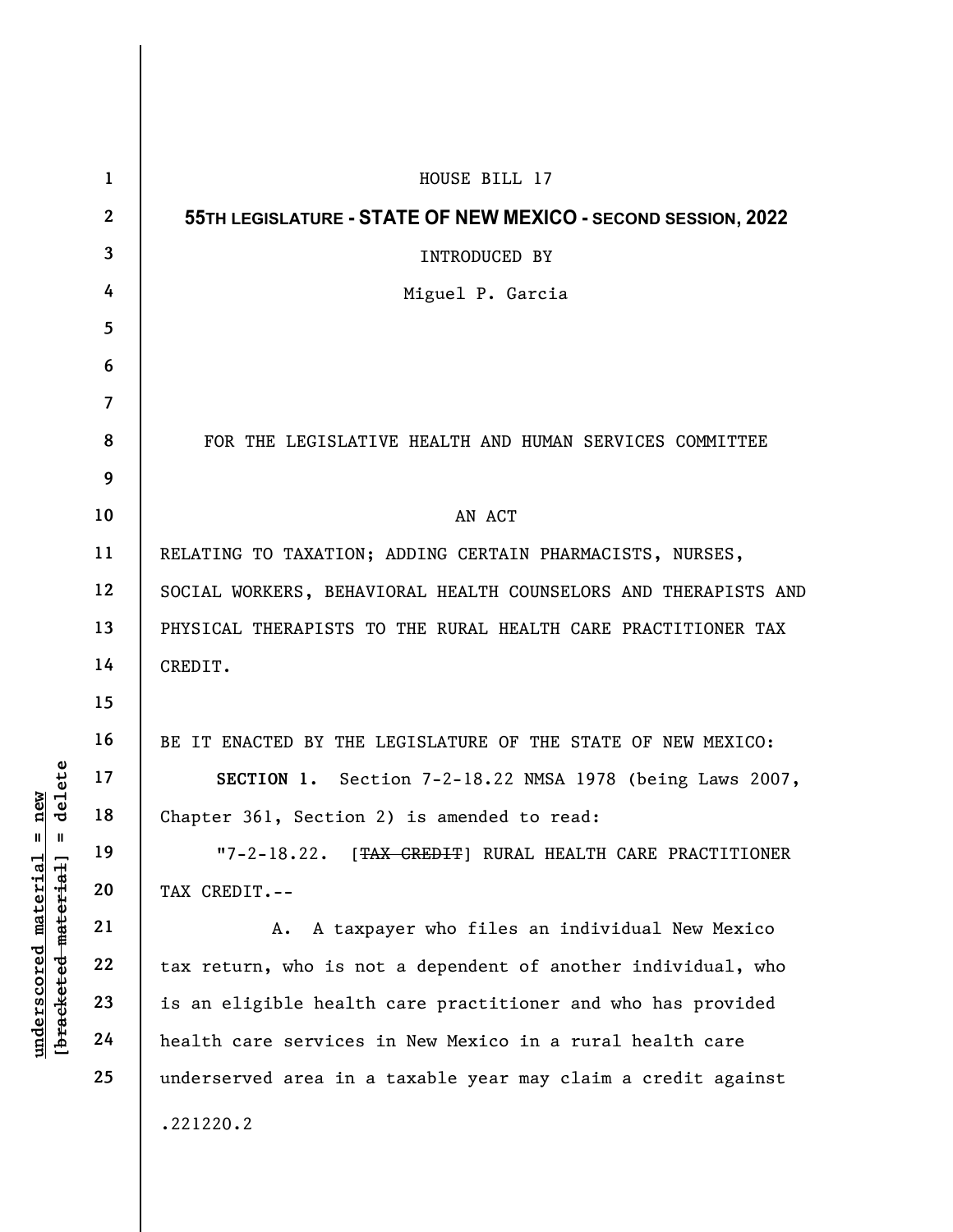underscored material = new [bracketed material] = delete 1 2 3 4 5 6 7 8 9 10 11 12 13 14 15 16 17 18 19 20 21 22 23 24 25 the tax liability imposed by the Income Tax Act. The credit provided in this section may be referred to as the "rural health care practitioner tax credit". B. The rural health care practitioner tax credit may be claimed and allowed in an amount that shall not exceed: (1) five thousand dollars (\$5,000) for all [eligible] physicians, osteopathic physicians, dentists, clinical psychologists, podiatrists and optometrists who qualify pursuant to the provisions of this section [except the credit shall not exceed]; and (2) three thousand dollars (\$3,000) for all [eligible] pharmacists, dental hygienists, physician assistants, certified nurse-midwives, certified registered nurse anesthetists, certified nurse practitioners, [and] clinical nurse specialists, registered nurses, clinical social workers, independent social workers, professional mental health counselors, professional clinical mental health counselors, marriage and family therapists, professional art therapists, alcohol and drug abuse counselors and physical therapists who qualify pursuant to the provisions of this section. C. To qualify for the rural health care practitioner tax credit, an eligible health care practitioner shall have provided health care during a taxable year for at least two thousand eighty hours at a practice site located in an approved, rural health care underserved area. An eligible

 $- 2 -$ 

.221220.2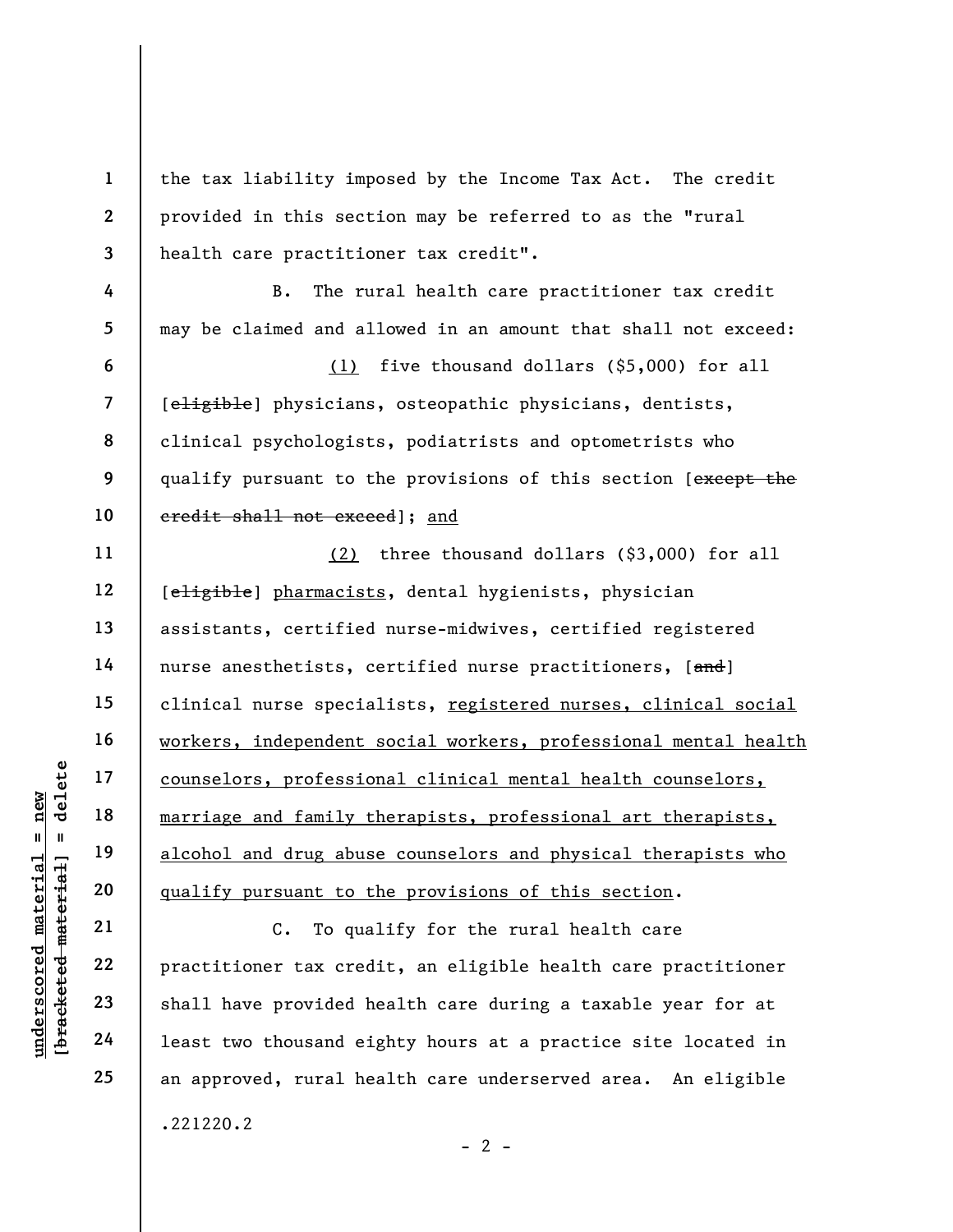rural health care practitioner who provided health care services for at least one thousand forty hours but less than two thousand eighty hours at a practice site located in an approved rural health care underserved area during a taxable year is eligible for one-half of the credit amount.

D. Before an eligible health care practitioner may claim the rural health care practitioner tax credit, the practitioner shall submit an application to the department of health that describes the practitioner's clinical practice and contains additional information that the department of health may require. The department of health shall determine whether an eligible health care practitioner qualifies for the rural health care practitioner tax credit and shall issue a certificate to each qualifying eligible health care practitioner. The department of health shall provide the taxation and revenue department appropriate information for all eligible health care practitioners to whom certificates are issued.

underscored material end and the seated.<br>
Fund 19<br>
understand material material scores and the section shall submit<br>
department of health<br>
22<br>
understand exceeds a tax<br>
24<br>
in which the credit is 19 20 21 22 23 24 25 E. A taxpayer claiming the credit provided by this section shall submit a copy of the certificate issued by the department of health with the taxpayer's New Mexico income tax return for the taxable year. If the amount of the credit claimed exceeds a taxpayer's tax liability for the taxable year in which the credit is being claimed, the excess may be carried forward for three consecutive taxable years.

 $-3 -$ 

.221220.2

1

2

3

4

5

6

7

8

9

10

11

12

13

14

15

16

17

18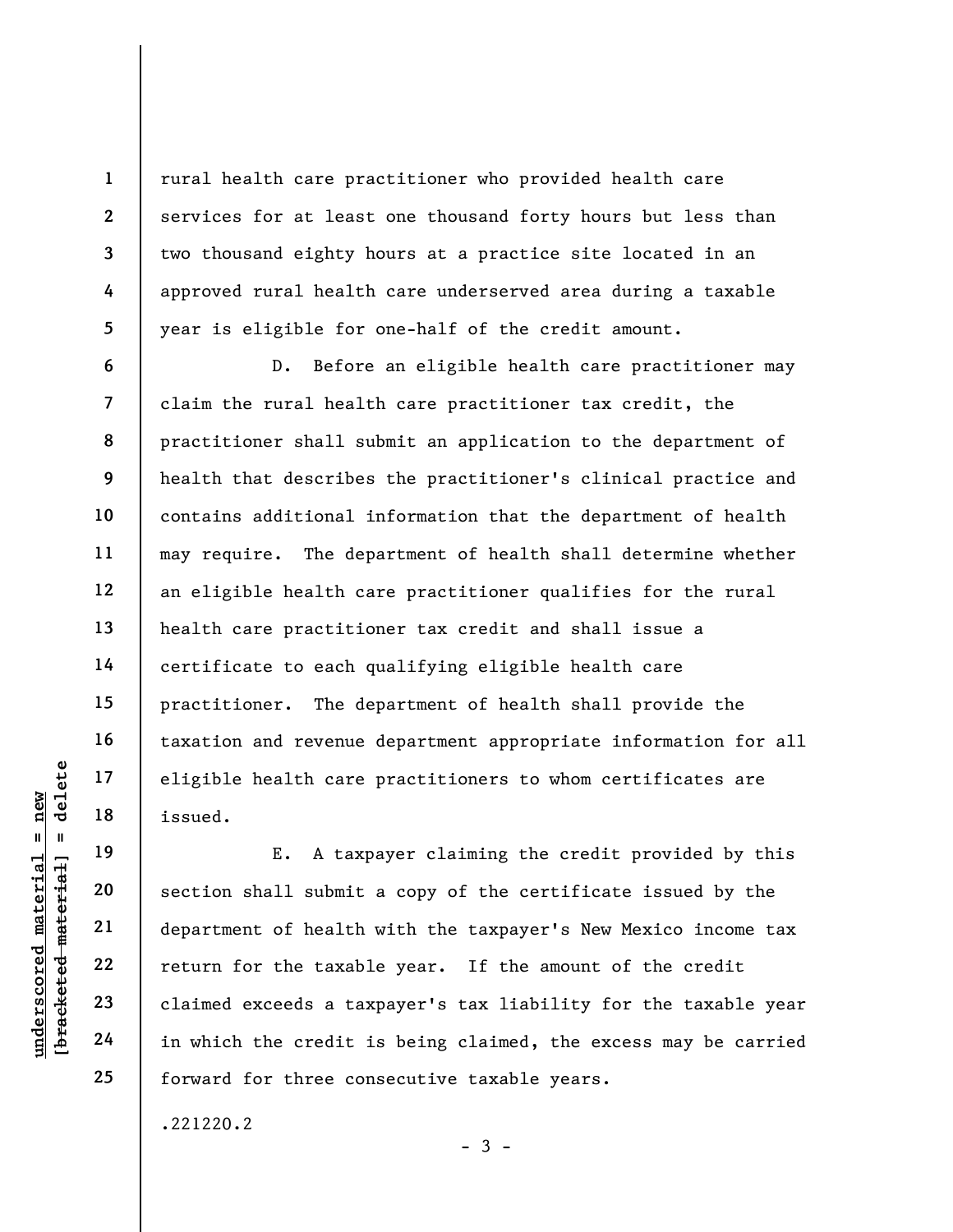|                                    | $\mathbf{1}$            | $F$ .<br>A taxpayer allowed a tax credit pursuant to this       |
|------------------------------------|-------------------------|-----------------------------------------------------------------|
|                                    | $\overline{2}$          | section shall report the amount of the credit to the department |
|                                    | $\overline{\mathbf{3}}$ | in a manner required by the department.                         |
|                                    | 4                       | The department shall compile an annual report on<br>G.          |
|                                    | 5                       | the tax credit provided by this section that shall include the  |
|                                    | 6                       | number of taxpayers approved by the department to receive the   |
|                                    | $\overline{\mathbf{z}}$ | credit, the aggregate amount of credits approved and any other  |
|                                    | 8                       | information necessary to evaluate the credit. The department    |
|                                    | 9                       | shall present the report to the revenue stabilization and tax   |
|                                    | 10                      | policy committee and the legislative finance committee with an  |
|                                    | 11                      | analysis of the cost of the tax credit.                         |
|                                    | 12                      | $[F1]$ H. As used in this section:                              |
|                                    | 13                      | "eligible health care practitioner" means:<br>(1)               |
|                                    | 14                      | (a)<br>a certified nurse-midwife licensed                       |
|                                    | 15                      | by the board of nursing as a registered nurse and licensed by   |
|                                    | 16                      | the public health division of the department of health to       |
| delete                             | 17                      | practice nurse-midwifery as a certified nurse-midwife;          |
| new                                | 18                      | (b)<br>a dentist or dental hygienist                            |
| Ш<br>Ш                             | 19                      | licensed pursuant to the Dental Health Care Act;                |
| material                           | 20                      | an optometrist licensed pursuant to<br>(c)                      |
|                                    | 21                      | the provisions of the Optometry Act;                            |
| [bracketed material<br>underscored | 22                      | an osteopathic physician [ <del>licensed</del><br>(d)           |
|                                    | 23                      | pursuant to the provisions of Chapter 61, Article 10 NMSA 1978] |
|                                    | 24                      | or an osteopathic physician assistant licensed pursuant to the  |
|                                    | 25                      | provisions of the [Osteopathic Physicians' Assistants] Medical  |
|                                    |                         | .221220.2<br>- 4 -                                              |
|                                    |                         |                                                                 |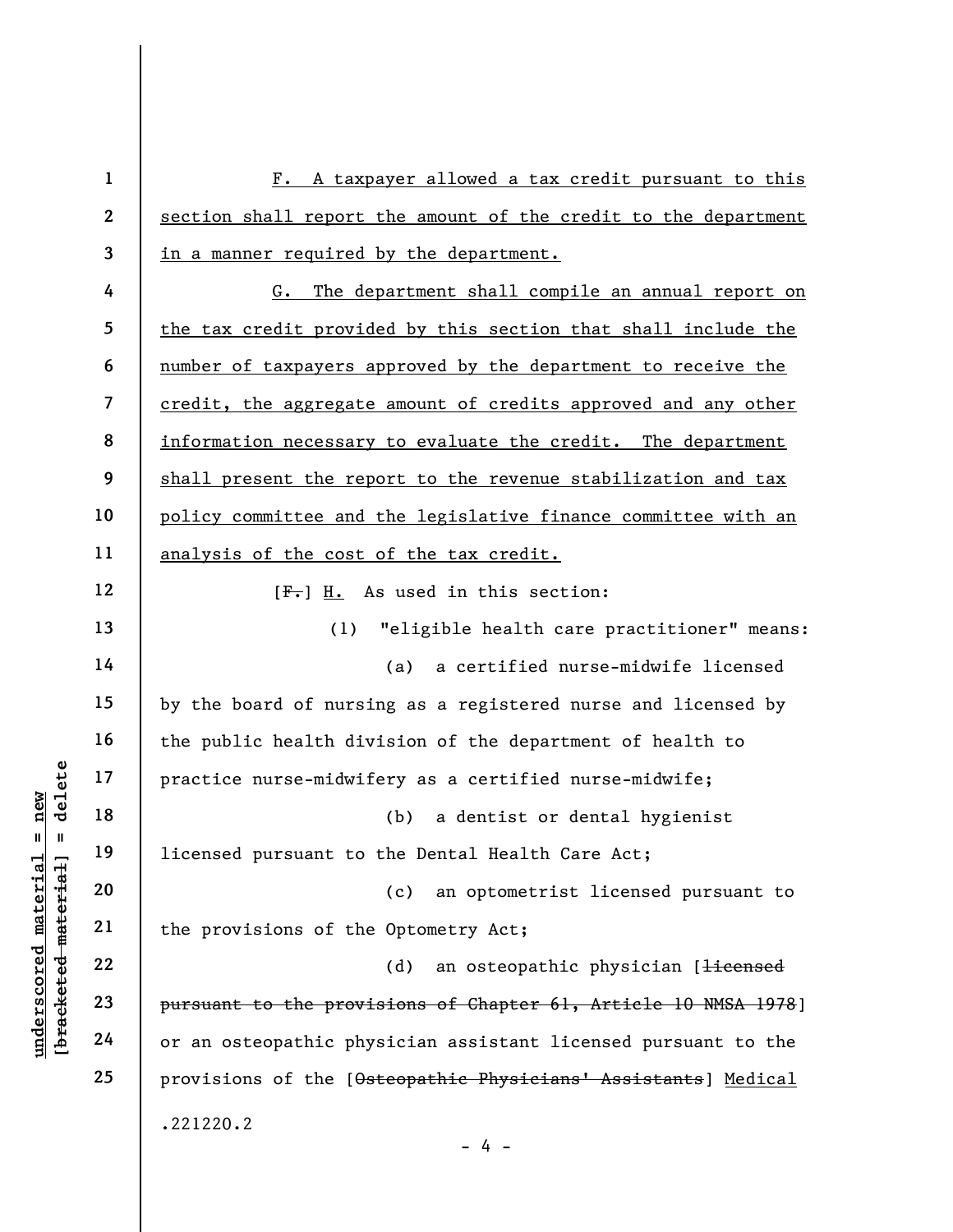under 17<br>
= 18<br>
= 18<br>
= 19<br>
= 19<br>
= 19<br>
= 19<br>
= 19<br>
= 19<br>
= 19<br>
= 19<br>
= 19<br>
= 19<br>
= 10<br>
= 10<br>
= 10<br>
= 10<br>
= 10<br>
= 10<br>
= 10<br>
= 10<br>
= 10<br>
= 10<br>
= 10<br>
= 10<br>
= 10<br>
= 10<br>
= 10<br>
= 10<br>
= 10<br>
= 10<br>
= 10<br>
= 10<br>
= 10<br>
= 10<br>
= 10<br>
= 1 2 3 4 5 6 7 8 9 10 11 12 13 14 15 16 17 18 19 20 21 22 23 24 25 Practice Act; (e) a physician or physician assistant licensed pursuant to the provisions of [Chapter 61, Article 6 NMSA 1978] the Medical Practice Act; (f) a podiatrist licensed pursuant to the provisions of the Podiatry Act; (g) a clinical psychologist licensed pursuant to the provisions of the Professional Psychologist Act;  $[and]$ (h) a registered nurse;  $[\frac{h}{h}]$  (i) a [registered] nurse in advanced practice who has been prepared through additional formal education as provided in Sections 61-3-23.2 through 61-3-23.4 NMSA 1978 to function beyond the scope of practice of professional registered nursing, including certified nurse practitioners, certified registered nurse anesthetists and clinical nurse specialists; (j) a pharmacist licensed pursuant to the provisions of the Pharmacy Act; (k) a clinical social worker or a licensed independent social worker licensed pursuant to the provisions of the Social Work Practice Act; (l) a professional mental health counselor, a professional clinical mental health counselor, a marriage and family therapist, an alcohol and drug abuse .221220.2  $- 5 -$